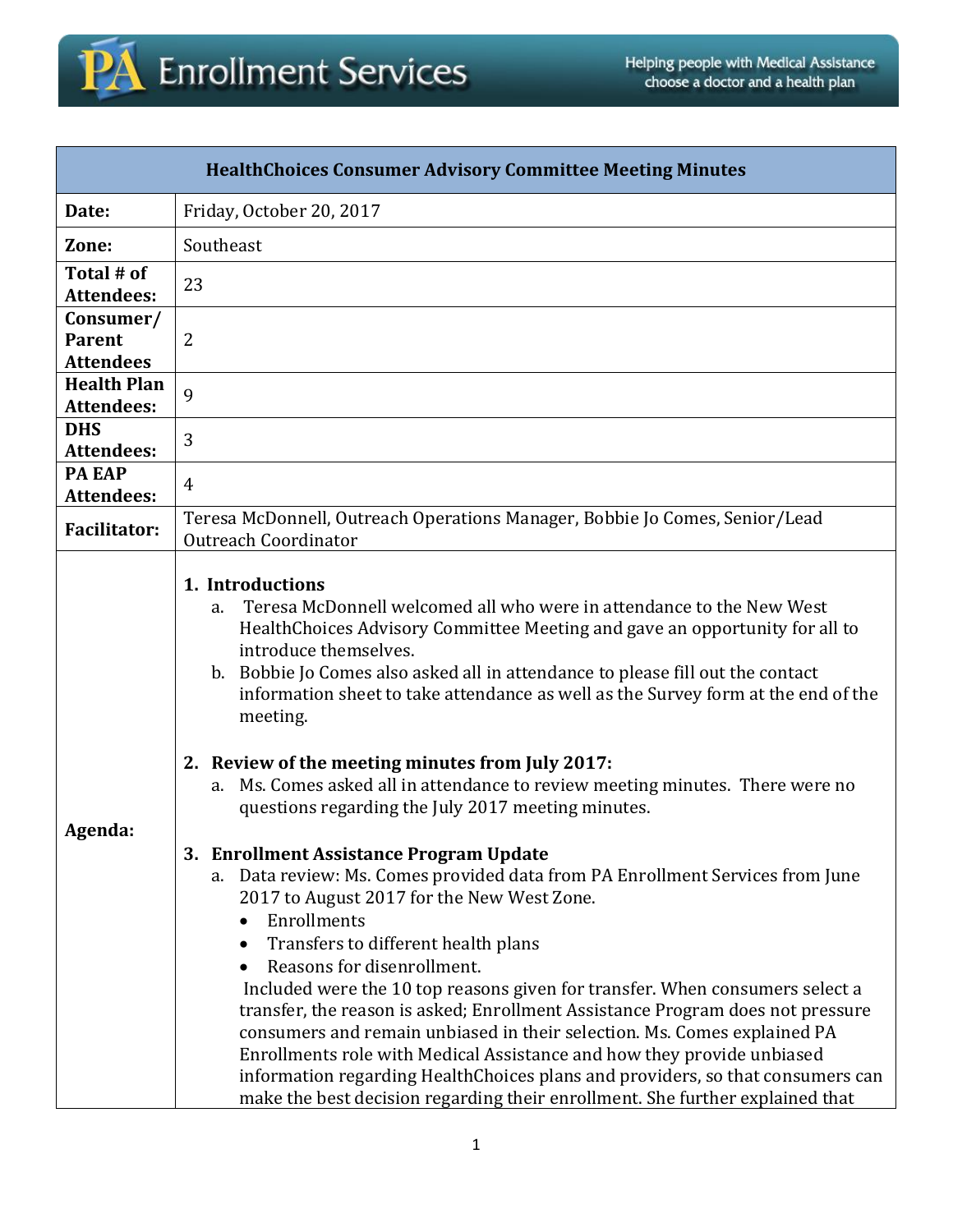they send out mailings and make outbound phone calls to secure consumer enrollments.

\*See Enrollment Questions & Answers from the Health Choices Advisory Committee Meeting on the Enrollment Q&A document.

**4. Feature Presentation: " Supporting Pennsylvanians through Housing Presented by: Ben Laudermilch, Executive Housing Director Pennsylvania Department of Human Services/Housing**

- Too many Pennsylvanians in Institutions could live in the community with assistance.
- Transitioning 500 individuals from the 53, 754 from nursing homes to independent living could save \$15.7 million per year.
- 15, 421 experienced homelessness in January of 2015 alone: among them were veterans, school aged children and families. The average test school of a child with a home was 71%, a child without a home; 45%
- PA had a 4.65 increase in homelessness.
- Too many are rent burdened due to low income.
- No more than 30% of housing budget should take up the income but to afford an average one bedroom of \$739 per month you would need to make \$14.21 per hour yet the minimum wage is \$7.25.
- Solutions: Remove barriers, connect people with housing opportunities, expand affordable housing, partner with local agencies, pool resources and share ideas and utilize data to share ideas.

## **Strategy No. 1: Connect People to Housing**

- Goal No. 1: Build better local and state housing partnerships.
- Goal No. 2: Provide IT tools to the local referral network to better connect individuals and families to housing.
- Goal No. 3: Expand the Section 811 Project Rental Assistance Program in partnership with PHFA.

## **Strategy No. 2: Strength Services and Supports that address housing needs.**

- Goal No. 1: Maximize Medicaid funding for housing-related services and supports
- Goal No. 2: Increase housing opportunities and services for individuals in the criminal justice system with mental illness and substance abuse disorder.

## **Strategy No. 3: Expand Funding Opportunities for Housing**

- Goal No. 1: Develop public and private partnerships.
- Goal No. 2: Target existing DHS resources for housing programs.
- Goal No. 3: Redirect existing homeless and housing services resources toward housing; partner with DCED, PHFA and the Homeless Continua of Care.

## **Strategy No. 4: Measure and Communicate Progress**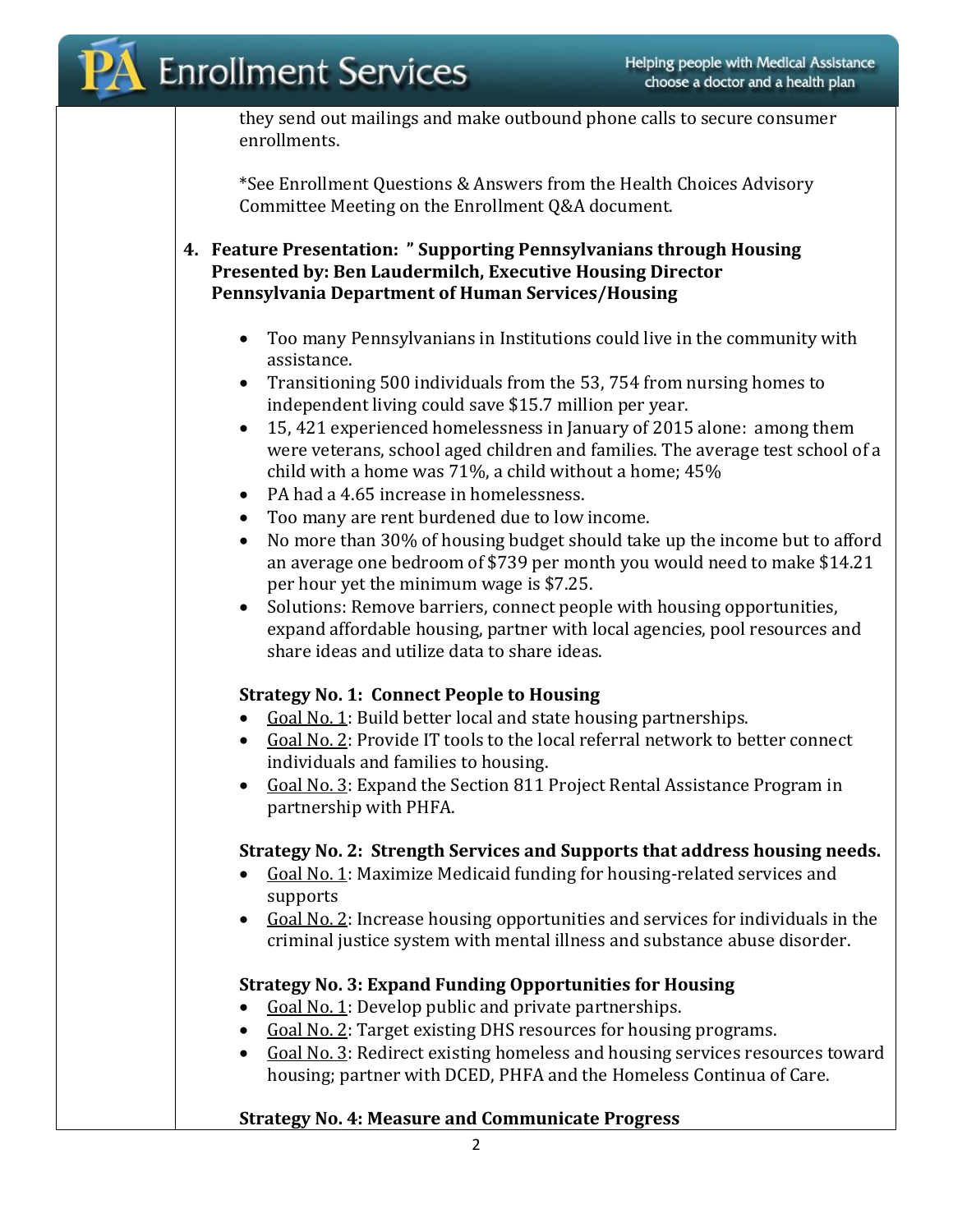|           | <b>Enrollment Services</b>                                                                                                     | Helping people with Medical Assistance<br>choose a doctor and a health plan |
|-----------|--------------------------------------------------------------------------------------------------------------------------------|-----------------------------------------------------------------------------|
| $\bullet$ | Goal No. 1: Track metrics and measure outcomes<br>Goal No. 2: Continually improve DHS programs.<br>stakeholders and advocates. | Goal No. 3: Communicate the progress of the DHS Housing Strategy to         |
|           |                                                                                                                                | DHS Five Year Housing Strategy: www.dhs.pa.gov/citizens/housing             |
|           | Other resources:<br>linformation                                                                                               | www.dhs.pa.gov/citizens/healthcaremedicalassistance/healthchoicesgenera     |
|           |                                                                                                                                | DHS waivers: www.dhs.pa.gov/learnaboutdhs/waiverinformation                 |
|           | <b>CMCS Housing Services Informational Bulletin:</b><br>$\bullet$<br>2015.pdf                                                  | www.medicaid.gov/federal-policy-guidance/downloads/CIB-06-26-               |
|           | $\bullet$<br>www.pahousingsearch.com                                                                                           | PHFA's Online Rental & Homeownership Search Tool                            |
|           | <b>Contact Information:</b><br>Ben Laudermilch, Executive Housing Director<br>$\bullet$<br>717-409-3653 belaudermi@pa.gov      |                                                                             |
|           | 717-395-9435                                                                                                                   | Jonathan McVey, Executive Housing Coordinator<br>jomcvey@pa.gov             |
|           | Beth Ellis, Executive Housing Specialist<br>717-909-2006                                                                       | bellis@housingallicancepa.org                                               |
|           | Opened and reviewed the DHS Housing Website                                                                                    | www.dhs.pa.gov/citizens/housing and explore other resources on the link.    |
|           | Meeting on the Housing Q&A document.                                                                                           | *See Housing Questions & Answers from the Health Choices Advisory Committee |
|           | 5. Department of Human Services Update<br>Jerri Hall, DHS, Division of Monitoring/Compliance                                   |                                                                             |
| a.        | Medicaid Expansion:                                                                                                            | Approximately 2 years ago, Phase II of the PA Medical Assistance Expansion. |